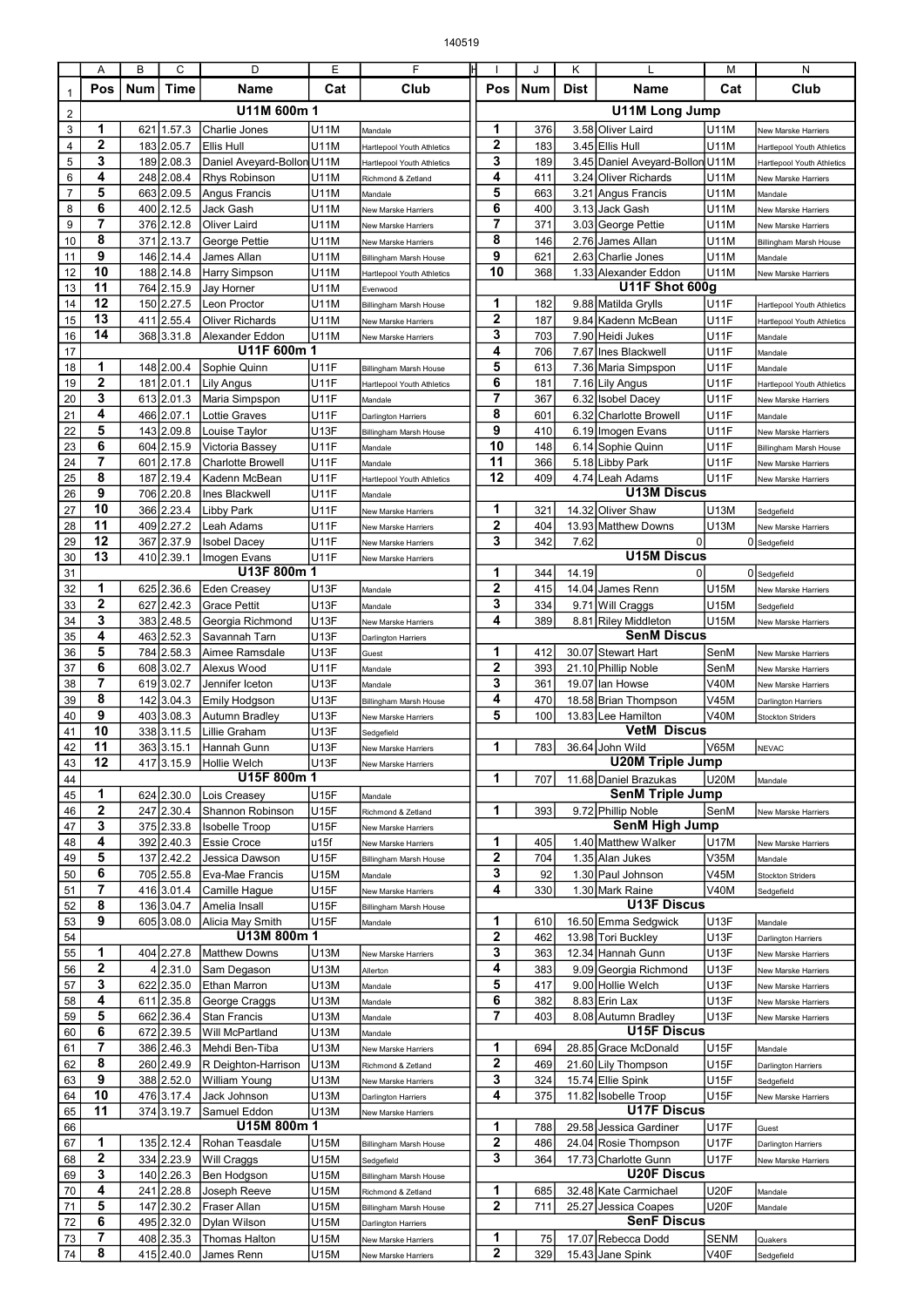|              | Α            | B          | C          | D                                | Ε           | F                             |                                                                       |     | J          | Κ    |                                                 | М    | N                                               |
|--------------|--------------|------------|------------|----------------------------------|-------------|-------------------------------|-----------------------------------------------------------------------|-----|------------|------|-------------------------------------------------|------|-------------------------------------------------|
| $\mathbf{1}$ | Pos          | <b>Num</b> | Time       | Name                             | Cat         | Club                          |                                                                       | Pos | <b>Num</b> | Dist | Name                                            | Cat  | Club                                            |
| 75           | 9            | 767        | 2.46.1     | Adam Laverick                    | U15M        |                               |                                                                       | 3   | 394        |      | 12.58 Patricia Speedie                          | V45F |                                                 |
| 76           | 10           |            | 668 2.47.6 | Callum Bell                      | U15M        | Evenwood<br>Mandale           |                                                                       | 4   | 98         |      | 12.16 Katie Abel                                | SenF | New Marske Harriers<br><b>Stockton Striders</b> |
| 77           | 11           |            | 710 2.50.5 | Freddie Cox                      | U15M        | Mandale                       |                                                                       | 5   | 362        |      | 11.94 Jen Howse                                 | V40F | New Marske Harriers                             |
| 78           |              |            |            | U15F 200m 1                      |             |                               |                                                                       | 6   | 332        |      | 11.18 Sue Dobson                                | V50F | Sedgefield                                      |
| 79           | 1            | 684        |            | 28.10 Naiomi Pye                 | <b>U15F</b> | Mandale                       |                                                                       |     |            |      |                                                 |      |                                                 |
| 80           | 2            | 413        |            | 28.10 Ebony Chrystal-Murtha U15F |             | New Marske Harriers           | Any problems with the results or name spellings, please email Kate at |     |            |      |                                                 |      |                                                 |
| 81           | 3            | 691        |            | 28.70 Isobel Morfitt             | U15F        | Mandale                       | tf@nysd.org.uk                                                        |     |            |      |                                                 |      |                                                 |
| 82           | 4            | 255        |            | 29.20 Faith Andrews              | U15F        | Richmond & Zetland            |                                                                       |     |            |      |                                                 |      |                                                 |
| 83           | 5            | 683        |            | 29.40 Daisy Robson               | U15F        | Mandale                       |                                                                       |     |            |      |                                                 |      |                                                 |
| 84           | 6            | 705        |            | 31.30 Eva-Mae Francis            | U15M        | Mandale                       |                                                                       |     |            |      | Thank you to those who helped out on the night. |      |                                                 |
| 85           | 7            | 136        |            | 33.70 Amelia Insall              | U15F        | Billingham Marsh House        |                                                                       |     |            |      |                                                 |      |                                                 |
| 86           |              |            |            | U15F 200m 2                      |             |                               |                                                                       |     |            |      |                                                 |      |                                                 |
| 87           | 1            | 709        |            | 28.00 Leoni Pye                  | U15F        | Mandale                       |                                                                       |     |            |      |                                                 |      |                                                 |
| 88           | $\mathbf{2}$ | 686        |            | 28.10 Keira Dowson               | U15F        | Mandale                       |                                                                       |     |            |      |                                                 |      |                                                 |
| 89           | 3            | 649        |            | 28.20 Busonna Okey               | U15F        | Mandale                       |                                                                       |     |            |      |                                                 |      |                                                 |
| 90           | 4            | 137        |            | 29.60 Jessica Dawson             | U15F        | <b>Billingham Marsh House</b> |                                                                       |     |            |      |                                                 |      |                                                 |
| 91           | 5            | 712        |            | 29.60 Madeline Cox               | U15F        | Mandale                       |                                                                       |     |            |      |                                                 |      |                                                 |
| 92           | 6            | 605        |            | 33.90 Alicia May Smith           | U15F        | Mandale                       |                                                                       |     |            |      |                                                 |      |                                                 |
| 93           |              |            |            | U15M 200m 1                      |             |                               |                                                                       |     |            |      |                                                 |      |                                                 |
| 94           | 1            | 4          |            | 29.10 Sam Degason                | U13M        | Allerton                      |                                                                       |     |            |      |                                                 |      |                                                 |
| 95           | $\mathbf{2}$ | 404        |            | 29.70 Matthew Downs              | U13M        | New Marske Harriers           |                                                                       |     |            |      |                                                 |      |                                                 |
| 96           | 3            | 611        |            | 30.90 George Craggs              | U13M        | Mandale                       |                                                                       |     |            |      |                                                 |      |                                                 |
| 97           | 4            | 662        |            | 31.30 Stan Francis               | U13M        | Mandale                       |                                                                       |     |            |      |                                                 |      |                                                 |
| 98           | 5            | 791        |            | 32.00 Corey Williams             | U13M        | Houghton AC                   |                                                                       |     |            |      |                                                 |      |                                                 |
| 99           | 6            | 476        |            | 39.40 Jack Johnson               | U13M        | Darlington Harriers           |                                                                       |     |            |      |                                                 |      |                                                 |
| 100          |              |            |            | U13M 200m 2                      |             |                               |                                                                       |     |            |      |                                                 |      |                                                 |
| 101          | 1            | 679        |            | 28.70 BLANK                      |             | 0 Mandale                     |                                                                       |     |            |      |                                                 |      |                                                 |
| 102          | 2            | 659        |            | 30.50 George Charville           | U13M        | Mandale                       |                                                                       |     |            |      |                                                 |      |                                                 |
| 103          | 3            | 388        |            | 31.70 William Young              | U13M        | New Marske Harriers           |                                                                       |     |            |      |                                                 |      |                                                 |
| 104          | 4            | 659        |            | 32.80 George Charville           | U13M        | Mandale                       |                                                                       |     |            |      |                                                 |      |                                                 |
| 105          | 5            | 386        |            | 35.30 Mehdi Ben-Tiba             | U13M        | New Marske Harriers           |                                                                       |     |            |      |                                                 |      |                                                 |
| 106          | 6            | 374        |            | 38.10 Samuel Eddon               | U13M        | New Marske Harriers           |                                                                       |     |            |      |                                                 |      |                                                 |
| 107          |              |            |            | Graded 200m 1                    |             |                               |                                                                       |     |            |      |                                                 |      |                                                 |
| 108          | 1            | 261        |            | 22.90 B. Ross-Russell            | U20M        | Richmond & Zetland            |                                                                       |     |            |      |                                                 |      |                                                 |
| 109          | $\mathbf{2}$ | 677        |            | 23.10 Nathan Mottram             | U20M        | Mandale                       |                                                                       |     |            |      |                                                 |      |                                                 |
| 110          | 3            | 714        |            | 23.40 Myles Murray               | U20M        | Mandale                       |                                                                       |     |            |      |                                                 |      |                                                 |
| 111          | 4            | 397        |            | 23.80 Kellen Hadfield            | U20M        | New Marske Harriers           |                                                                       |     |            |      |                                                 |      |                                                 |
| 112          | 5            | 46         |            | 24.00 Nicholas McLeod            | SenM        | Hartlepool Burn Road          |                                                                       |     |            |      |                                                 |      |                                                 |
| 113          | 6            | 675        |            | 25.10 Hedley Wordsworth          | U20M        | Mandale                       |                                                                       |     |            |      |                                                 |      |                                                 |
| 114          | 7            | 44         |            | 25.20 Luke Allan                 | SenM        | Hartlepool Burn Road          |                                                                       |     |            |      |                                                 |      |                                                 |
| 115          | 8            | 615        |            | 25.20 Alfie Else                 | SenM        | Mandale                       |                                                                       |     |            |      |                                                 |      |                                                 |
| 116          |              |            |            | Graded 200m 2                    |             |                               |                                                                       |     |            |      |                                                 |      |                                                 |
| 117          | 1            | 405        |            | 25.60 Matthew Walker             | U17M        | New Marske Harriers           |                                                                       |     |            |      |                                                 |      |                                                 |
| 118          | 2            | 636        |            | 25.80 Charlotte Kelsey           | <b>U17F</b> | Mandale                       |                                                                       |     |            |      |                                                 |      |                                                 |
| 119          | 3            | 715        |            | 27.40 Afoma Ofor                 | <b>U17F</b> | Mandale                       |                                                                       |     |            |      |                                                 |      |                                                 |
| 120          | 4            | 793        |            | 28.00 Phil McCluskey             | V50M        | Guest                         |                                                                       |     |            |      |                                                 |      |                                                 |
| 121          | 5            | 789        |            | 28.40 Evie Hartley-Tull          | U17F        | Loftus & Whitby               |                                                                       |     |            |      |                                                 |      |                                                 |
| 122          | 6            | 200        |            | 28.50 Ashley Watson              | U17F        | Hartlepool Youth Athletics    |                                                                       |     |            |      |                                                 |      |                                                 |
| 123          | 7            | 73         |            | 28.80 Paul Roberts               | V50M        | Quakers                       |                                                                       |     |            |      |                                                 |      |                                                 |
| 124          | 8            | 787        |            | 28.90 Amy Etherington            | SenF        | Guest                         |                                                                       |     |            |      |                                                 |      |                                                 |
| 125          |              |            |            | Graded 200m 3                    |             |                               |                                                                       |     |            |      |                                                 |      |                                                 |
| 126          | 1            | 32         |            | 27.60 Aaron Keys                 | SenM        | Middlesbrough & Cleveland     |                                                                       |     |            |      |                                                 |      |                                                 |
| 127          | $\mathbf{2}$ | 680        |            | 28.00 Zoe Wilmot                 | U20F        | Mandale                       |                                                                       |     |            |      |                                                 |      |                                                 |
| 128          | 3            | 483        |            | 28.80 John Hall                  | V60M        | Darlington Harriers           |                                                                       |     |            |      |                                                 |      |                                                 |
| 129          | 4            | 497        |            | 29.40 Kate Bower                 | U20F        | Darlington Harriers           |                                                                       |     |            |      |                                                 |      |                                                 |
| 130          | 5            | 99         |            | 30.20 Antony Hamling             | <b>V40M</b> | <b>Stockton Striders</b>      |                                                                       |     |            |      |                                                 |      |                                                 |
| 131          | 6            | 785        |            | 30.30 Paul Noble                 | V55M        | Guest                         |                                                                       |     |            |      |                                                 |      |                                                 |
| 132          |              |            |            | Graded 200m 4                    |             |                               |                                                                       |     |            |      |                                                 |      |                                                 |
| 133          | 1            | 667        |            | 28.80 Emily Hodgson              | U17F        | Mandale                       |                                                                       |     |            |      |                                                 |      |                                                 |
| 134          | 2            | 21         |            | 30.90 Paul Garrens               | V45M        | Middlesbrough & Cleveland     |                                                                       |     |            |      |                                                 |      |                                                 |
| 135          | 3            | 75         |            | 34.90 Rebecca Dodd               | <b>SENM</b> | Quakers                       |                                                                       |     |            |      |                                                 |      |                                                 |
| 136          | 4            | 42         |            | 36.00 Christopher McGrath        | SenM        | Hartlepool Burn Road          |                                                                       |     |            |      |                                                 |      |                                                 |
| 137          | 5            | 394        |            | 36.40 Patricia Speedie           | V45F        | New Marske Harriers           |                                                                       |     |            |      |                                                 |      |                                                 |
| 138          |              |            |            | Graded 800m 1                    |             |                               |                                                                       |     |            |      |                                                 |      |                                                 |
| 139          | 1            |            | 414 2.05.8 | <b>Andrew Wiles</b>              | SenM        | New Marske Harriers           |                                                                       |     |            |      |                                                 |      |                                                 |
| 140          | $\mathbf{2}$ |            | 258 2.06.2 | K Rabjohn                        | U17M        | Richmond & Zetland            |                                                                       |     |            |      |                                                 |      |                                                 |
| 141          | 3            |            | 43 2.06.5  | Keith Hutchinson                 | V35M        | Hartlepool Burn Road          |                                                                       |     |            |      |                                                 |      |                                                 |
| 142          | 4            |            | 229 2.10.2 | $\mathbf 0$                      |             | 0 Hartlepool Youth Athletics  |                                                                       |     |            |      |                                                 |      |                                                 |
| 143          | 5            |            | 494 2.10.5 | Liam Brittle                     | U17M        | Darlington Harriers           |                                                                       |     |            |      |                                                 |      |                                                 |
| 144          | 6            |            | 493 2.10.7 | Joshua Mawer                     | U20M        | Darlington Harriers           |                                                                       |     |            |      |                                                 |      |                                                 |
| 145          | 7            |            | 242 2.15.7 | Leon Reeve                       | <b>V40M</b> | Richmond & Zetland            |                                                                       |     |            |      |                                                 |      |                                                 |
| 146          | 8            |            | 786 2.16.3 | Rosie Hughes                     | <b>U17F</b> | Guest                         |                                                                       |     |            |      |                                                 |      |                                                 |
| 147          |              |            |            | Graded 800m 2                    |             |                               |                                                                       |     |            |      |                                                 |      |                                                 |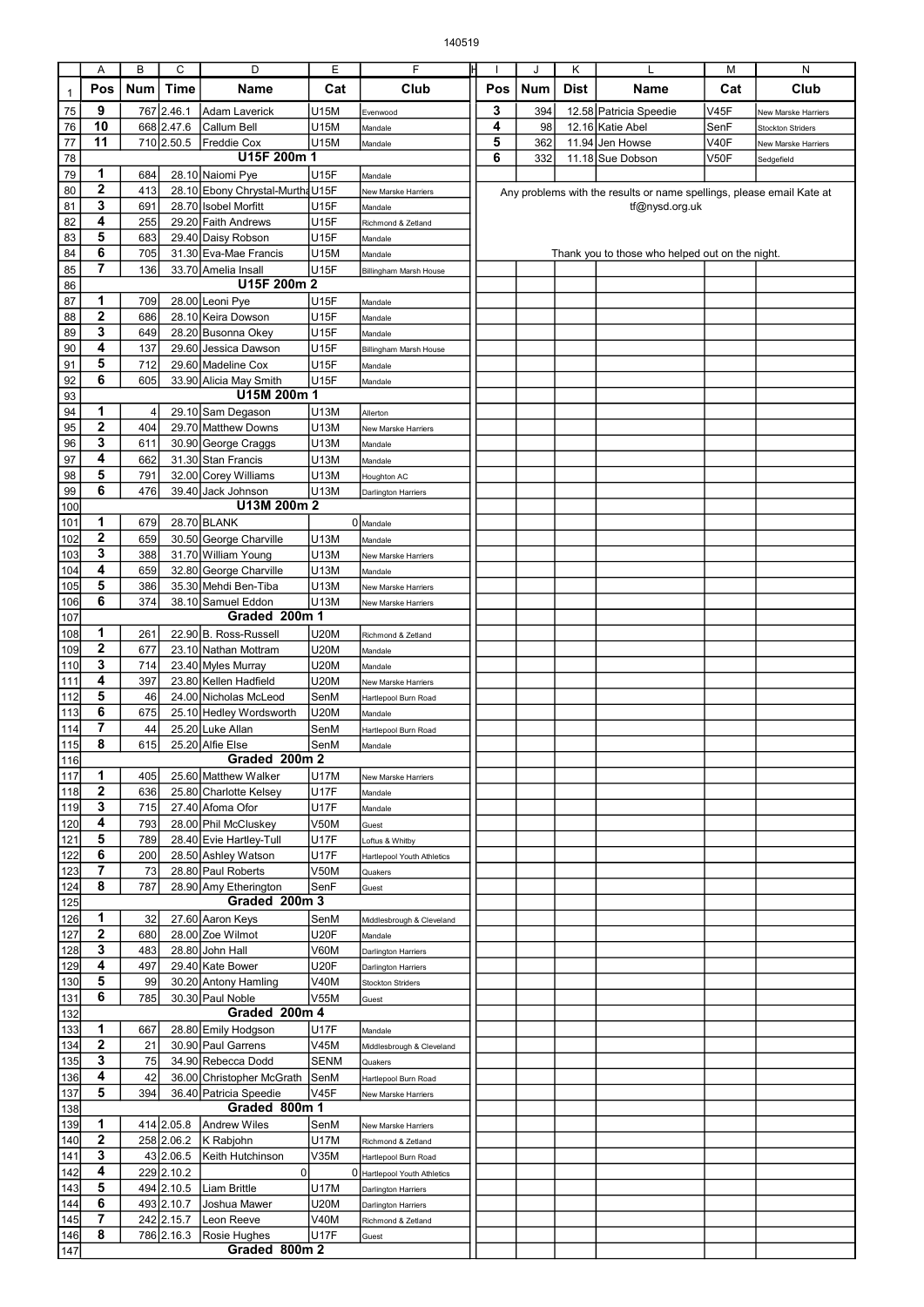|                  | Α                       | В          | С           | D                                                      | Ε            | F                                       | ΙH  | J   | Κ    |      | М   | N    |
|------------------|-------------------------|------------|-------------|--------------------------------------------------------|--------------|-----------------------------------------|-----|-----|------|------|-----|------|
| $\mathbf{1}$     | Pos                     | <b>Num</b> | <b>Time</b> | Name                                                   | Cat          | Club                                    | Pos | Num | Dist | Name | Cat | Club |
|                  | 1                       |            | 22 2.17.4   | Kristan Malcolm                                        | V35M         |                                         |     |     |      |      |     |      |
| 148<br>149       | $\mathbf{2}$            |            | 340 2.17.9  | $\mathbf 0$                                            | 0            | Middlesbrough & Cleveland<br>Sedgefield |     |     |      |      |     |      |
| 150              | 3                       |            | 32 2.18.5   | Aaron Keys                                             | SenM         | Middlesbrough & Cleveland               |     |     |      |      |     |      |
| 151              | 4                       |            | 390 2.22.2  | <b>Emily Brown</b>                                     | <b>U17F</b>  | New Marske Harriers                     |     |     |      |      |     |      |
| 152              | 5                       |            | 787 2.24.6  | Amy Etherington                                        | SenF         | Guest                                   |     |     |      |      |     |      |
| 153              | 6                       |            | 94 2.26.0   | Tom Day                                                | V35M         | <b>Stockton Striders</b>                |     |     |      |      |     |      |
| 154              | 7                       |            | 793 2.33.47 | Phil McCluskey                                         | <b>V50M</b>  | Guest                                   |     |     |      |      |     |      |
| <u>155</u>       | 8                       |            | 780 2.38.1  | Grace Cook                                             | <b>U17F</b>  | Loftus & Whitby                         |     |     |      |      |     |      |
| 156              |                         |            |             | Graded 800m 3                                          |              |                                         |     |     |      |      |     |      |
| 157              | 1                       |            | 93 2.43.1   | Stephen King                                           | <b>V50M</b>  | <b>Stockton Striders</b>                |     |     |      |      |     |      |
| 158              | 2                       |            | 785 2.43.9  | Paul Noble                                             | V55M         | Guest                                   |     |     |      |      |     |      |
| 159              | 3                       |            | 139 2.48.0  | Rebecca Dawson                                         | <b>U17F</b>  | Billingham Marsh House                  |     |     |      |      |     |      |
| 160              | 4                       |            | 99 3.02.4   | Antony Hamling                                         | <b>V40M</b>  | <b>Stockton Striders</b>                |     |     |      |      |     |      |
| 161              | 5                       |            | 98 3.09.4   | Katie Abel                                             | SenF         | <b>Stockton Striders</b>                |     |     |      |      |     |      |
| 162              | 6                       |            | 364 3.13.1  | Charlotte Gunn                                         | U17F         | New Marske Harriers                     |     |     |      |      |     |      |
| 163              | $\overline{7}$          |            | 341 3.15.0  | $\mathbf 0$                                            |              | 0 Sedgefield                            |     |     |      |      |     |      |
| 164              | 8                       |            | 42 3.39.9   | Christopher McGrath                                    | SenM         | Hartlepool Burn Road                    |     |     |      |      |     |      |
| 165              | 9                       |            | 339 3.46.5  | 0                                                      |              | 0 Sedgefield                            |     |     |      |      |     |      |
| 166              |                         |            |             | Graded Mile 1                                          |              |                                         |     |     |      |      |     |      |
| 167              | 1                       |            | 23 4.21.7   | Greg Jayasuriya                                        | SenM         | Middlesbrough & Cleveland               |     |     |      |      |     |      |
| 168              | 2                       |            | 472 4.24.1  | Adam Mitchell                                          | SenM         | Darlington Harriers                     |     |     |      |      |     |      |
| 169              | 3                       |            | 790 4.29.5  | Adam Pratt                                             | SenM         | Guest                                   |     |     |      |      |     |      |
| 170              | 4                       |            | 501 4.40.3  | Paul Allan                                             | SenM         | Darlington Harriers                     |     |     |      |      |     |      |
| 171              | 5                       | 337        | 4.54.7      | Ciaran Lines                                           | U17M         | Sedgefield                              |     |     |      |      |     |      |
| 172              | 6                       |            | 336 4.59.8  | Chris Lines                                            | V45M         | Sedgefield                              |     |     |      |      |     |      |
| 173              | 7                       |            | 503 5.00.7  | Wesley Tarn                                            | <b>V40M</b>  | Darlington Harriers                     |     |     |      |      |     |      |
| 174              | 8                       |            | 766 5.06.0  | <b>Gary Atkinson</b>                                   | <b>V40M</b>  | Evenwood                                |     |     |      |      |     |      |
| 175              | 9                       |            | 94 5.18.2   | Tom Day                                                | V35M         | <b>Stockton Striders</b>                |     |     |      |      |     |      |
| 176              | 10                      |            | 72 5.18.6   | David Jones                                            | V45M         | Quakers                                 |     |     |      |      |     |      |
| 177              | 11                      |            | 499 5.19.7  | Karl Hume                                              | V45M         | Darlington Harriers                     |     |     |      |      |     |      |
| 178              | 12                      |            | 498 5.22.7  | Peter Armstrong                                        | V35M         | Darlington Harriers                     |     |     |      |      |     |      |
| 179              | $\overline{13}$         |            | 496 5.25.8  | Adam Harker                                            | SenM         | Darlington Harriers                     |     |     |      |      |     |      |
| 180              |                         |            |             | <b>Graded Mile 2</b>                                   |              |                                         |     |     |      |      |     |      |
| 181              | 1                       |            | 133 5.09.9  | Lewis Reed                                             | U17M         | Billingham Marsh House                  |     |     |      |      |     |      |
| 182              | 2                       |            | 28 5.11.1   | Keith Binoff                                           | V40M         | Middlesbrough & Cleveland               |     |     |      |      |     |      |
| 183              | 3                       |            | 391 5.23.2  | Sebastian Pearson                                      | U17M         | New Marske Harriers                     |     |     |      |      |     |      |
| 184              | 4                       |            | 145 5.28.9  | Ryan Brockbank                                         | <b>U20M</b>  | Billingham Marsh House                  |     |     |      |      |     |      |
| 185              | 5                       |            | 30 5.33.6   | Matthew Frost                                          | SenM         | Middlesbrough & Cleveland               |     |     |      |      |     |      |
| 186              | 6                       |            | 25 5.36.3   | Jason Mgorn                                            | SenM         | Middlesbrough & Cleveland               |     |     |      |      |     |      |
| 187              | 7                       | 130        | 5.43.8      | Alan Edwards                                           | U17M         | Billingham Marsh House                  |     |     |      |      |     |      |
| 188              | 8                       |            | 32 5.45.1   | Aaron Keys                                             | SenM         | Middlesbrough & Cleveland               |     |     |      |      |     |      |
| 189              | $\overline{9}$          |            |             | 21 5.46.6 Paul Garrens                                 | <b>V45M</b>  | Middlesbrough & Cleveland               |     |     |      |      |     |      |
| 190              | 10                      |            |             | 93 5.53.5 Stephen King                                 | <b>V50M</b>  | <b>Stockton Striders</b>                |     |     |      |      |     |      |
| 191              |                         |            |             | Graded Mile 3                                          |              |                                         |     |     |      |      |     |      |
| 192              | 1                       |            |             | 393 6.12.3 Phillip Noble                               | SenM         | New Marske Harriers                     |     |     |      |      |     |      |
| 193              | $\boldsymbol{2}$<br>3   |            | 77 6.18.2   | 500 6.17.0 Linda Noble                                 | V50F<br>V45F | Darlington Harriers                     |     |     |      |      |     |      |
| 194              | $\overline{\mathbf{4}}$ |            |             | Louise Trainor                                         | V45F         | Quakers                                 |     |     |      |      |     |      |
| 195<br>196       | 5                       |            |             | 394 6.22.9 Patricia Speedie<br>45 6.24.2 Carl Marchant | V60M         | New Marske Harriers                     |     |     |      |      |     |      |
| 197              | 6                       |            |             | 785 6.35.9 Paul Noble                                  | V55M         | Hartlepool Burn Road                    |     |     |      |      |     |      |
| 198              | $\overline{7}$          |            |             | 63 6.39.0 Eddie Meehan                                 | V65M         | Guest<br><b>NYMAC</b>                   |     |     |      |      |     |      |
| 199              | 8                       |            | 329 6.55.6  | Jane Spink                                             | V40F         | Sedgefield                              |     |     |      |      |     |      |
| 200              | 9                       |            | 333 7.21.2  | <b>Fay Uphill</b>                                      | V35F         | Sedgefield                              |     |     |      |      |     |      |
| 201              | 10                      |            | 343 7.39.9  | $\overline{0}$                                         | 0            | Sedgefield                              |     |     |      |      |     |      |
| 202              | 11                      |            | 75 7.46.2   | Rebecca Dodd                                           | <b>SENM</b>  | Quakers                                 |     |     |      |      |     |      |
| 203              | 12                      |            |             | 504 7.48.6 Hilary Bevan                                | V35F         | Darlington Harriers                     |     |     |      |      |     |      |
| 204              | 13                      |            |             |                                                        |              |                                         |     |     |      |      |     |      |
| 205              | 14                      |            |             |                                                        |              |                                         |     |     |      |      |     |      |
| 206              | 15                      |            |             |                                                        |              |                                         |     |     |      |      |     |      |
| $\overline{207}$ | 16                      |            |             |                                                        |              |                                         |     |     |      |      |     |      |
| 208              | 17                      |            |             |                                                        |              |                                         |     |     |      |      |     |      |
| 209              | 18                      |            |             |                                                        |              |                                         |     |     |      |      |     |      |
| 210              | 19                      |            |             |                                                        |              |                                         |     |     |      |      |     |      |
| 211              | 20                      |            |             |                                                        |              |                                         |     |     |      |      |     |      |
| 212              | 21                      |            |             |                                                        |              |                                         |     |     |      |      |     |      |
| 213              | 22                      |            |             |                                                        |              |                                         |     |     |      |      |     |      |
| 214              | 23                      |            |             |                                                        |              |                                         |     |     |      |      |     |      |
| 215              | 24                      |            |             |                                                        |              |                                         |     |     |      |      |     |      |
| $\overline{216}$ | 25                      |            |             |                                                        |              |                                         |     |     |      |      |     |      |
| $\overline{217}$ | $\overline{26}$         |            |             |                                                        |              |                                         |     |     |      |      |     |      |
| 218              | 27                      |            |             |                                                        |              |                                         |     |     |      |      |     |      |
| 219              | 28                      |            |             |                                                        |              |                                         |     |     |      |      |     |      |
| 220              | 29                      |            |             |                                                        |              |                                         |     |     |      |      |     |      |